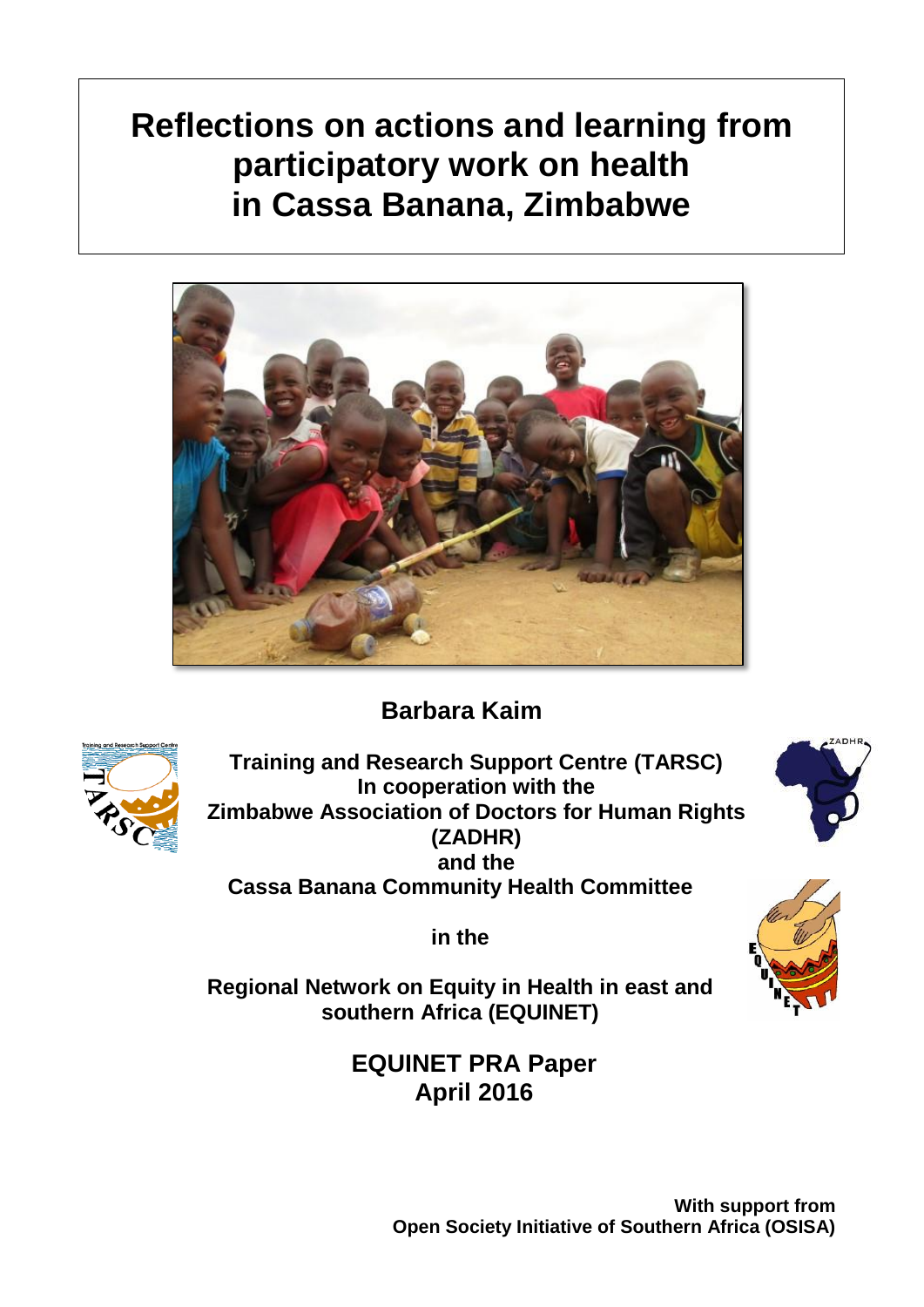## **Contents**

**Cite as:** Kaim, B (2016) Reflections on actions and learning from participatory work on health in Cassa Banana, Zimbabwe. TARSC, ZADHR, Cassa Banana Community Health Committee, EQUINET PRA Paper. Harare

**Acknowledgements:** This report draws on project reports and discussions with staff at the Zimbabwe Association of Doctors for Human Rights and members of the Community Health Committee in Cassa Banana. Thanks go to Tatenda Chiware (ZADHR) and Mevice Makandwa (TARSC) who were deeply involved in the work in Cassa Banana over the last two years (2014 and 2015), and whose insights helped to shape the work and give form to this report. Special thanks also go to the Cassa Banana Community Health Committee for their enthusiasm and commitment in implementation of this programme and for their valuable input into early drafts of this paper and to Dr Rene Loewenson for her astute peer review comments and editorial role; and to the Open Society Initiative of Southern Africa (OSISA) for their financial support.

**Photos by:** Cassa Banana Community Photographers, and as acknowledged. **Cover photo**: © Dephine Hondongwa, Cassa Banana community photographer, 2015

**A short forward: what this report is… and what it isn't**. This report sets out to list the activities, successes and challenges faced in Cassa Banana over the last two years. It also seeks to document some of the 'sticky' issues faced by those who work in or with marginalised and disenfranchised communities such as Cassa Banana. It attempts to reflect honestly on problems faced, and raises a number of complex issues without trying to find all – or even some – of the answers to those issues. The hope is that at least a few of the points mentioned in this report will stimulate further discussion and action – in Cassa Banana and other communities in Zimbabwe and in the region, in TARSC, ZADHR and other civil society organisations and public personnel engaged in participatory work at community level, and finally in the pra4equity network in EQUINET which has been a guiding force in this work for over 10 years.

In 2014, the Zimbabwe National Association of People Living with HIV (ZNNP+) was also involved in this programme, specifically to strengthen HIV prevention and support services in Cassa Banana. This report focuses on the work on water and sanitation, and the work on HIV is separately documented.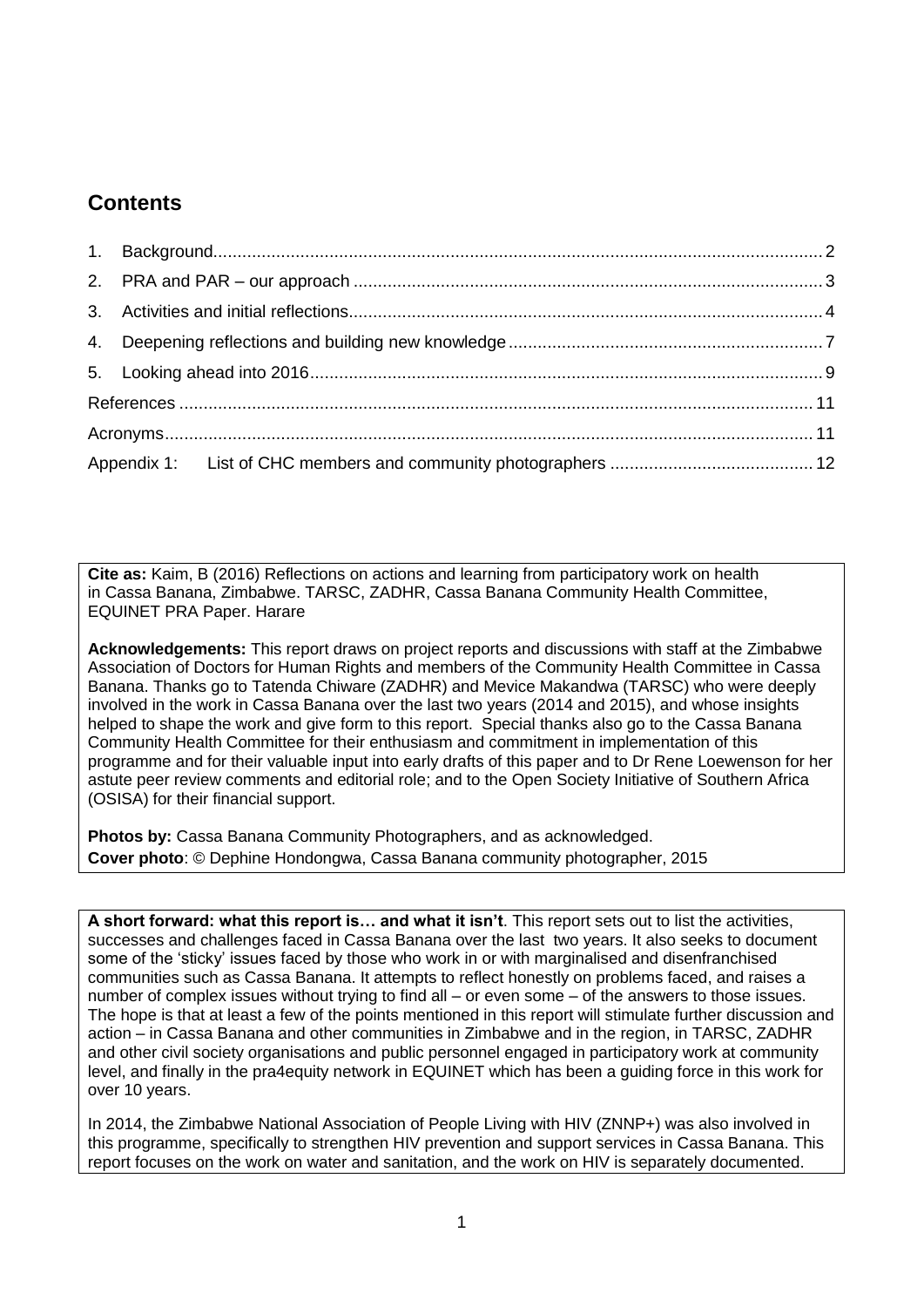#### <span id="page-2-0"></span>**1. Background**

Over the last two years (2014-2015), the Training and Research Support Centre (TARSC), in cooperation with the Zimbabwe Association of Doctors for Human Rights (ZADHR), has been building a programme that aims to foster local and national dialogue to build active citizenship and public and private accountability on water and sanitation, as a key element of primary health care. The work draws on experiences and learning arising from the Health Literacy programme and pra4equity network within the Regional Network on Equity in Health in east and southern Africa (EQUINET). It draws on work of TARSC and the Zimbabwe Association of Doctors for Human Rights (ZADHR), a local organization with a commitment to ensuring the right to health as based in the Zimbabwe constitution. Working in Cassa Banana informal settlement on the outskirts of Harare, the programme has used participatory approaches to work with and through a representation of community members – an elected Community Health Committee (CHC) - to explore and document the health challenges faced by the Cassa Banana community and to formulate actions to solve these challenges. The project also sought to support community action in demanding accountability from the relevant duty bearers in the formulation and delivery of health services, and to strengthen community/stakeholder engagement for the provision of people-centered Primary Health Care (PHC) services to the Cassa Banana community.

Cassa Banana is a marginalised informal settlement, with a population of approximately 850 people. It is situated in Zvimba Rural District, approximately 30km west of Harare close to the town of Norton. While the community is part of the Zvimba Rural District Council (ZRDC), the residents live in wooden cabins which are the property of the Harare City Council (HaCC). The council aims to collect rents and rates from every household on a monthly basis. After some initial dispute as to whether the ZRDC or HaCC were the responsible duty bearer, it is now clear that the latter is accountable to the people living in Cassa Banana for ensuring their right to health and in providing clean water and sanitation. These rights are embedded in the 2013 Zimbabwe Constitution.

Despite these rights, Cassa Banana, remains sorely underserviced. The 850 men, women and children live in badly ventilated, leaking one-or-two-bedroomed wooden cabins. There are two ablution blocks in the community which include 48 toilet holes, 4 showers and 5 working taps for drinking and laundry. The sewage system overflows because it is not connected to the main city lines and sewage sometimes seeps into the water supply through the broken water pipes. Council trucks have not come to Cassa Banana in a number of years to collect rubbish.

Not surprisingly, during community meetings residents identified intestinal parasites and diarrhoea as two of their major health problems. The nearest public sector clinic is in Kuwadzana, 20 kms away.



Aerial view of Cassa Banana © Community Photographer L Dhumukwa 2015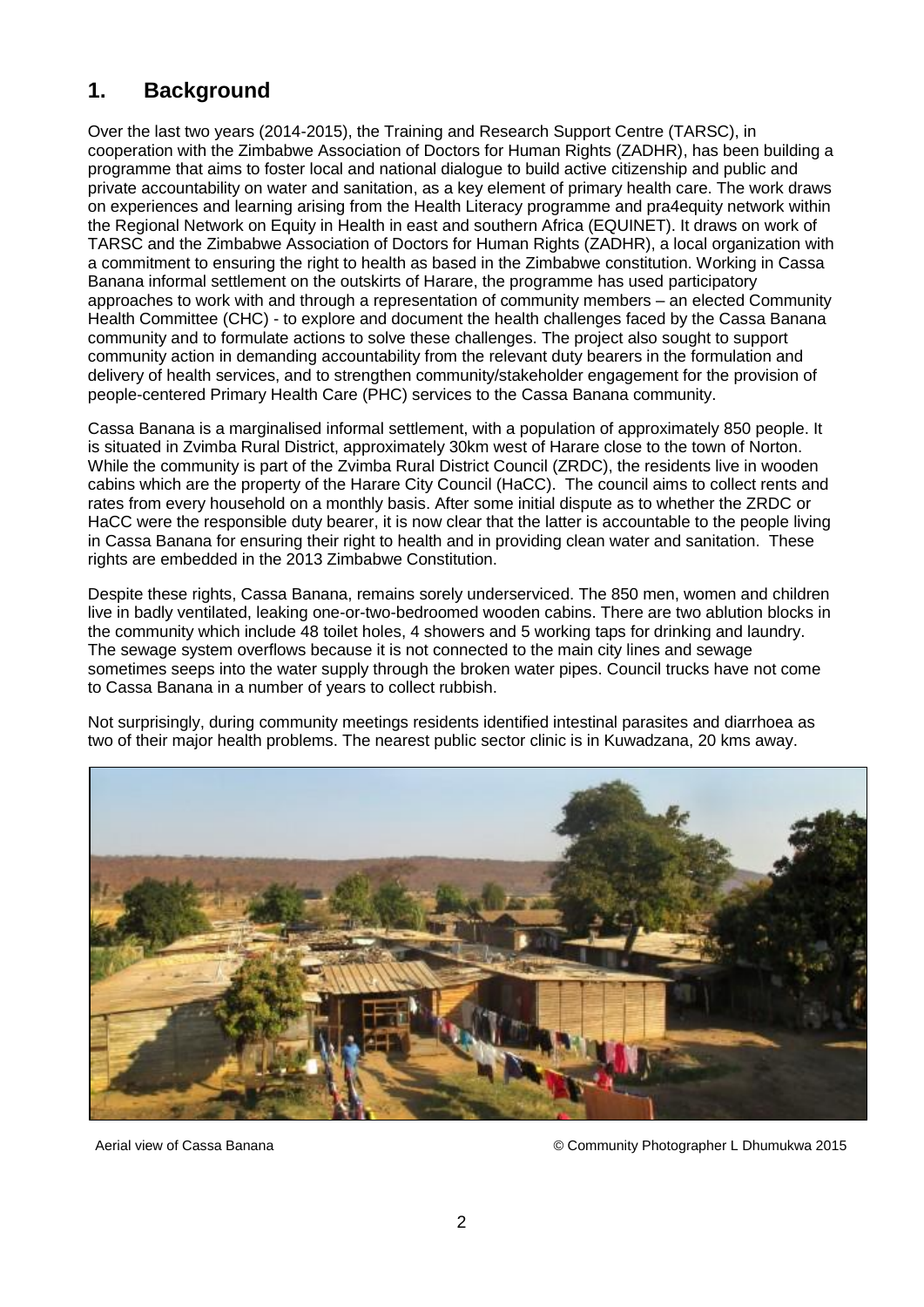This paper explores the Cassa Banana residents' response to this situation over the last two years, with a particular focus on the role of the Community Health Committee (CHC) in meeting community health needs and in trying to strengthen relations with the HaCC and other key stakeholders. In doing so, the paper reflects on the successes and challenges faced by the CHC, and looks at issues of leadership, social cohesion and power within the community as key components to the successful mobilisation of a diverse and fractured community in trying to get its needs met. It ends by recommending possible actions to deal with the problems identified and comments on the extent to which the challenges faced in Cassa Banana can be generalised to other communities in Zimbabwe.

## <span id="page-3-0"></span>**2. PRA and PAR – our approach**

In the early part of this programme, the facilitation team (TARSC and ZADHR) were closely following the methods and tools described in a Participatory Reflection and Action (PRA) manual 'Organising People's Power for Health: Participatory Methods for a People-Centred Health System' (Loewenson et al., 2006). This was the manual TARSC used during a 5 day regional training on PRA (TARSC 2013) attended by ZADHR and which kick started the programme in Cassa Banana. In line with the PRA spiral model introduced to partners during the training, the work in Cassa Banana centred on a continuing cycle of action and reflection, with each new action generating new learning that was expected to deepen the type of actions that followed.



The programme thus began with a series of community meetings that identified key priority health problems (using such tools as the social map, ranking and scoring, problem tree and market place), saw the formation of the Community Health Committee (CHC) in June 2014, and their development of an Action Plan and set of progress markers which the CHC used to measure progress over time. The objectives and progress markers developed by the Cassa Banana CHC in June 2014 and subsequent actions are well documented in previous PRA reports (see References)



In the latter part of 2015, TARSC began exploring ways in which the Cassa Banana CHC could start becoming more systematic in learning and documenting from their actions, under an approach called Participatory Action Research (PAR). PAR embraces many of the same concepts of participation, reflection and action in PRA. But, as shown in the diagram opposite, in PAR the work is deepened by systematising the learning and knowledge built from actions, and by consciously attempting to build new knowledge that can be documented, disseminated and shared in various forms - visual, written and/or verbal. In PAR, control of knowledge creation shifts toward those affected by the problem so that the traditional split between those who research and those who are researched falls away: instead the 'researcher' is either part of the affected community or, if an outsider, plays more of a facilitation role. As in PRA, PAR continues to challenge social and institutional structures and processes that oppress, disempower and undermine health, with a view to transforming them (Loewenson et

al 2014).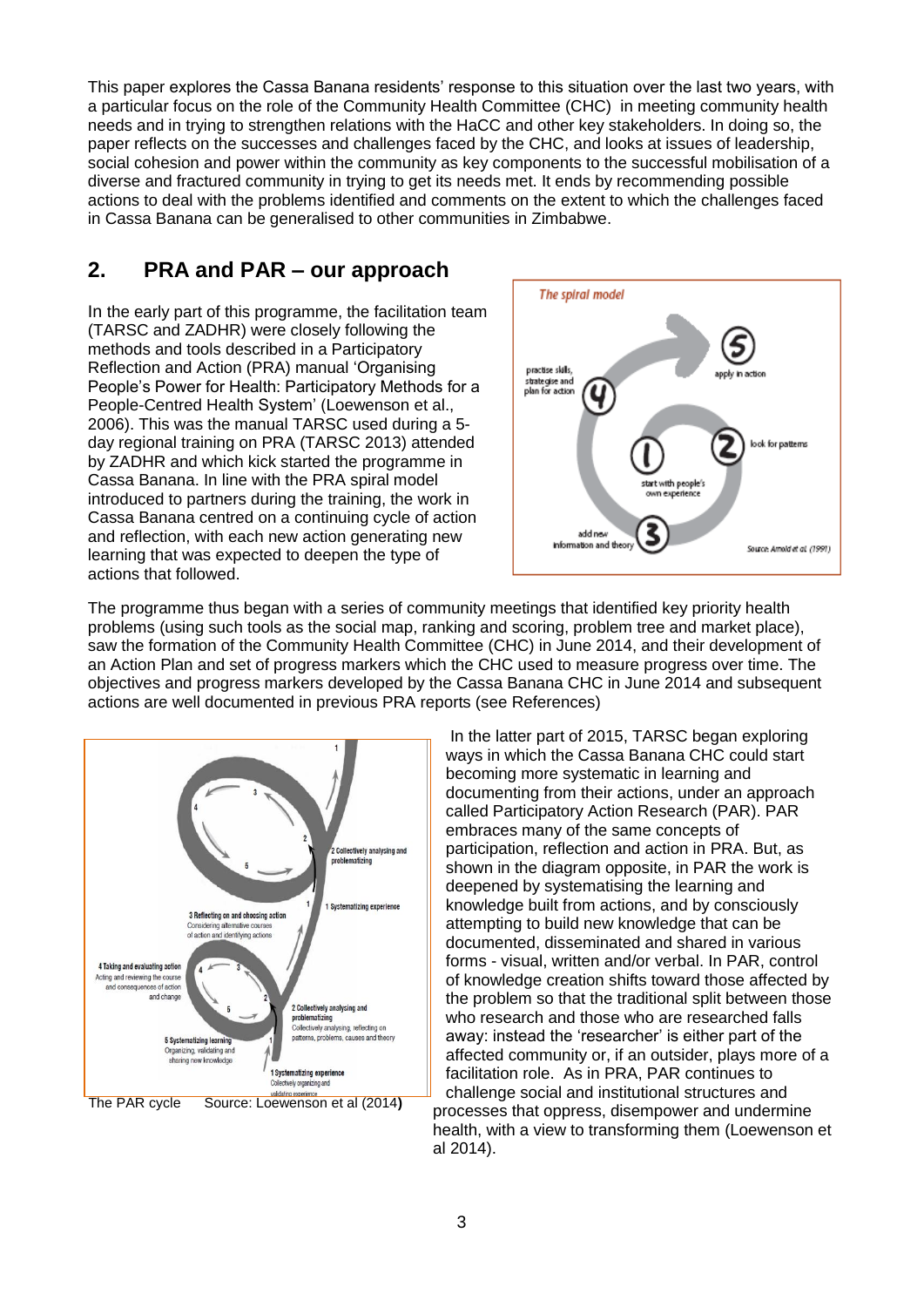The PAR work initially centred on a participatory tool called Photovoice. In Photovoice, control of knowledge creation is handed over to community photographers who are given the freedom to take photographs that reflect the realities, experiences and concerns of their community. Photovoice follows elements of the PAR cycle in that it aims to support community efforts to analyse problems and their causes through the visual image which, in turn, leads to specific actions embedded in the local context. Ideally, both the experience of taking the photos and the use of the photos themselves lead to further analysis, learning and action. This paper will discuss later how Photovoice was used in Cassa Banana and reflect on its use as a PAR tool.

The component of work that focuses on moving from action to learning in PAR is still in its early stages in Cassa Banana and, as will be reviewed further on in this report, deserves greater attention in the coming year/s.

## <span id="page-4-0"></span>**3. Activities and initial reflections**

As outlined in the previous section, the first few months of work in Cassa Banana focused on supporting community efforts to identify their priority health problems and to strengthen community structures and leadership in order to successfully implement community-identified actions. This led to the formation of the Cassa Banana Community Health Committee (CHC) and the development of an Action Plan with related progress markers. Implementation of the Action Plan saw the CHC involved in a number of activities over the next 18 months (June 2014 – December 2015), broadly defined under 3 main objectives, that is:

- 1. To improve the water and sanitation situation in Cassa Banana.
- 2. To build alliances with local government.
- 3. To build alliances with other stakeholders in supporting the activities of Cassa Banana.

Activities included the following:

- An intensive CHC training in mid-2014, organised by ZADHR and with the assistance of the Community Working Group on Health (CWGH), on the functions, roles and responsibilities of a Health Committee; the CHC underwent a refresher course in October 2015.
- A number of community meetings led by the CHC and with support from the Cassa Banana Residents Committee which, through the use of theatre, dance and other participatory tools, aimed to increase the health literacy of the resident population.
- Bimonthly (approximately) clean-up campaigns in which the CHC encouraged community members to get involved in collecting refuse, digging new dumping pits and cleaning the communal toilets. The CHC also organised daily clean-ups of the ablution block, working with and through a City of Harare employee based in Cassa Banana.
- Community members, under the leadership of the CHC, periodically taking responsibility for repairing burst water pipes and emptying overflowing sewage tanks using their own labour and resources.
- Four HIV and AIDS awareness campaigns in 2015 (reported separately by ZADHR).



Polluted water outside the ablution block © Community photographer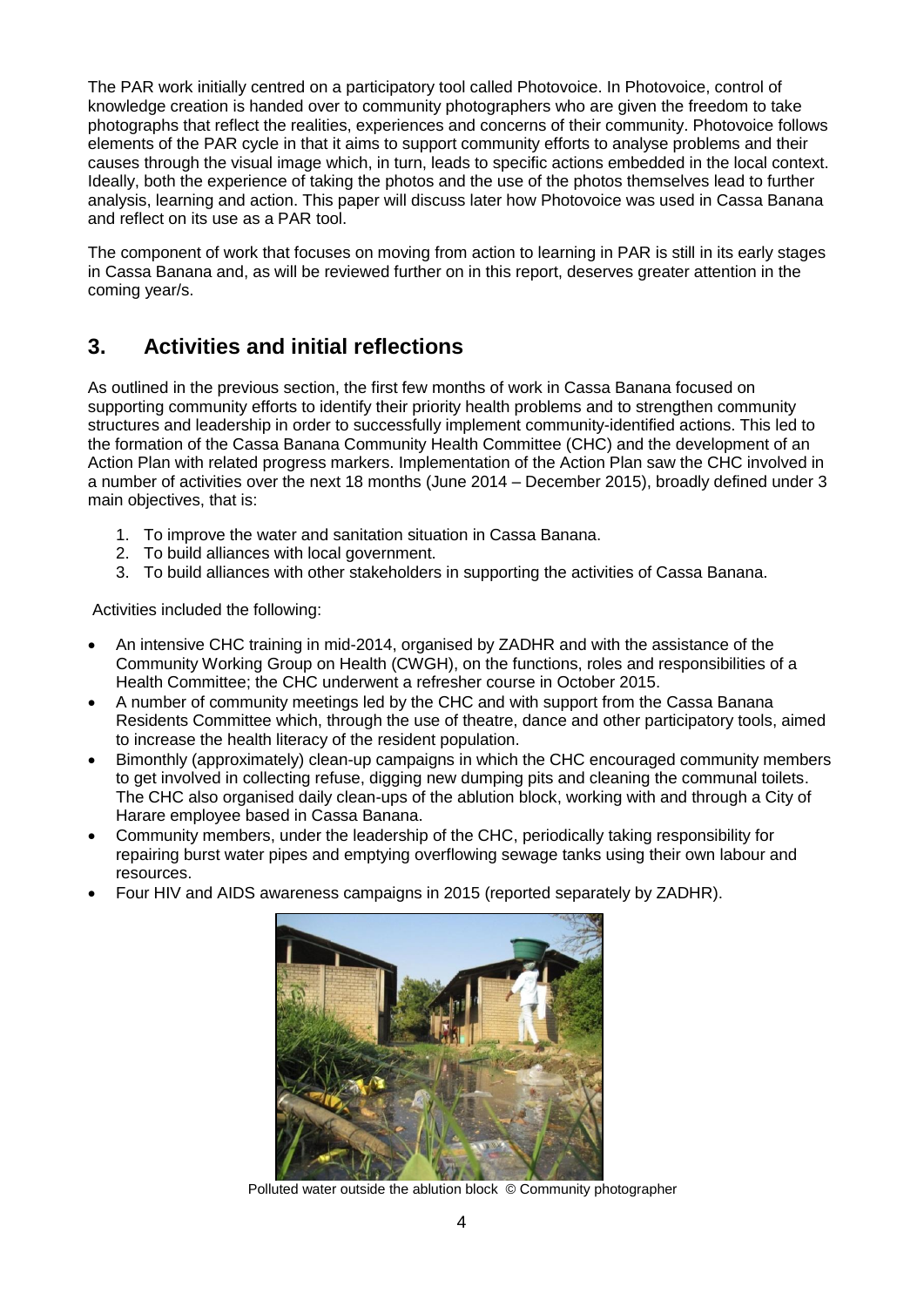

Keeping our community clean



© Community Photographers (clockwise): L Dhumukwa, P Dimingo, T Rwanyanya 2015

- Strengthening relations with a private clinic BevKing Clinic close to the community who is offering outpatient health care services with consultation fees comparable to the public sector clinic which is 20kms away.
- Two deworming exercises, facilitated by ZADHR and the Ministry of Health.
- A series of meetings with the District Officer (DO) for Kuwadzana District which helped to strengthen relations with the District Office and led to the DO clarifying the support the Council could give Cassa Banana in meeting their health and environmental needs (see below).
- Under TARSC's guidance, 9 community members were trained as community photographers using a PAR tool called Photovoice. The photographers took 100s of photographs reflecting the lives and struggles in their community which they then self-edited to be included in a 12-page advocacy booklet that described their community, their main challenges and what they are already doing about it, ending with a request for assistance to purchase the needed materials to undertake basic repairs to the water and sewage system in Cassa Banana.
- The CHC, with ZADHR assistance, developed a plan and budget as an addendum to the advocacy booklet and used both to engage with a range of stakeholders from both the public and private sector, including the Director of City Health Services in Harare, non-governmental organisations such as UNICEF, as well as a number of local companies to garner material support.
- At the end of 2015, the Cassa Banana CHC, ZADHR and TARSC met for one day to review the successes and challenges faced in the previous year and to set priorities for 2016.

While this list of activities looks impressive and indicates a degree of community leadership and organising, it does not reflect the major challenges the CHC faced during this period of implementation. Cassa Banana residents mostly live a precarious existence with high unemployment and very few safety nets in times of stress. While they have managed to pull together small amounts of resources for collective benefit – for example, in pooling together small amounts of money to purchase needed appliances to maintain their electricity supply – this cannot happen on a routine basis. During regular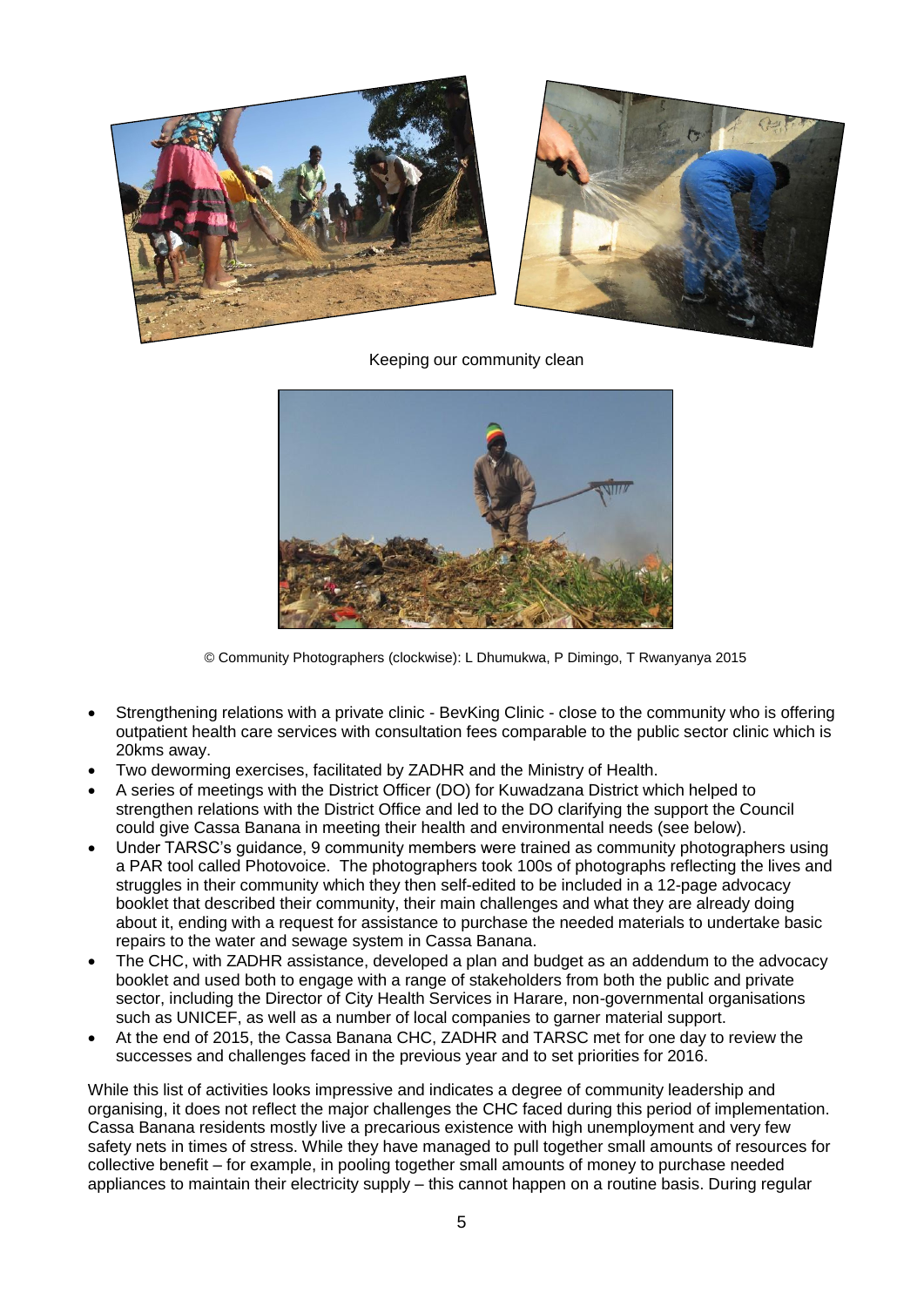reflection sessions (both formal and informal), the CHC noted that with no reliable financial resource pool to draw on, clean-up campaigns are usually done without the necessary equipment (such as cleaning detergents or safety gloves) or tools. Advocacy work is dependent on outside assistance to provide transport and communication costs.

The reality is that most of the activities undertaken by the CHC involve doing the work which is ultimately the responsibility of the City Council. The District Officer in Kuwadzana admitted this, acknowledging to the CHC that the Council has no resources to repair burst water pipes or fix the sewage or bring trucks in to collect the community's rubbish. She did, however, offer to assist with the labour if the community could purchase the materials needed (budgeted by the CHC to the amount of USD 3 500) to do the necessary repairs. This explains why the CHC started in earnest an advocacy and fund raising drive. And this drive was undertaken despite CHC calculations that the City Council receives an estimated USD 3 000 per month from the approximately 50% of residents who manage to pay their rates at USD17 per month per room.

This has a direct impact on community members' (lack of) motivation to get involved in CHC activities. The CHC is caught between, on the one hand, a disgruntled community who expect more outside support - if not from the District Council then from other outsiders such as ZADHR or TARSC - and, on the other hand, a local authority who is unable and/or unwilling to meet their constitutional obligations. This is further exacerbated by political divisions along party lines with certain members of the community abstaining from CHC activities because they believe the CHC is affiliated to 'the wrong' political party.

Consequently, overall community participation in meetings and activities such as clean-up campaigns is often quite low (although it has been improving over time) with CHC members and community photographers (in some cases, the same people) taking a major role.

The CHC is aware of these difficulties but is often not sure how to respond. They acknowledge that, despite the training they received, they still lack the necessary skills and experience to successfully mobilise such a fractured community; just as they also acknowledge that they have made mistakes in not setting up clear reporting mechanisms to ensure that everyone involved knows what they are doing, who they are working with and what finances are involved. As a result, there have been times when the primary role of the CHC - to represent community voice on needs, actions and priorities to improve health in their interaction with health services and other actors – has been lost. Instead, sections of the community have had expectations that ZADHR and TARSC were in Cassa Banana to solve their problems, rather than to assist in helping them become more informed and organised.



CHC meeting  $\qquad \qquad \odot$  T Chiware 2015

Despite these challenges, the CHC have had some noticeable victories. The foremost was in clarifying the confusion in roles and responsibilities between the rural and urban councils (ZRDC and HaCC) so that the CHC was then able to engage with the correct duty bearer (the HaCC) to try to get their needs met. They have a distinct voice and role as the health 'monitors' in the community, have the support of the Residents Committee, and have strengthened links with other stakeholders in the surrounding area and in Harare. The photographs taken through the Photovoice programme have given them an alternative voice to articulate their views and demands, and tapped into a new level of creativity in the community. Women members of the CHC have become more vocal, especially in demanding greater accountability within the CHC. The CHC has a matured understanding of what is in their power to change (increase community involvement – with challenges) and what is not (limited role of local authorities in providing services and improving their environment). As a result of these successes, members of the CHC are clearly more confident and articulate than at the start of the programme.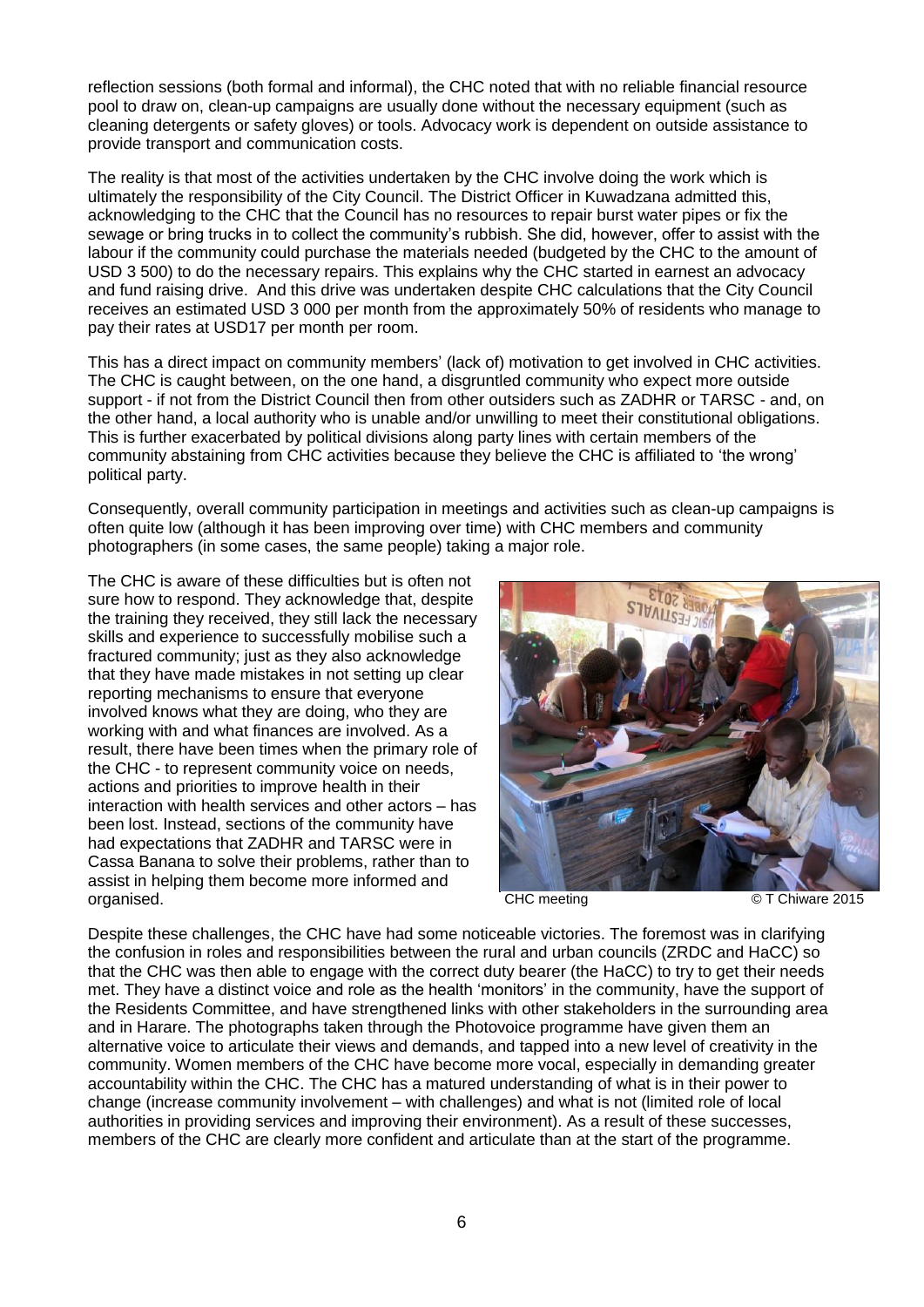## <span id="page-7-0"></span>**4. Deepening reflections and building new knowledge**

In October 2015, the full Cassa Banana Community Health Committee and community photographers met with TARSC and ZADHR to discuss and reflect on progress to date, and to make some decisions on priority areas of action in the coming year. Their initial reflections are, in large part, documented in the previous section of this report. After listing their main successes and constraints, they went on to dig deeper into the underlying reasons behind the challenges they have faced, and continue to face, in realising their objectives. This resulted in some important new learning which, in turn, influenced their thinking on priority areas of work in 2016.

The first learning focused on recognising that both the Committee and community as a whole have been over emphasising the measurement of success in terms of concrete results ('outputs' such as improved access to clean water and a solution to the overflowing sewage system) to the detriment of a more community-oriented approach that focuses on building community health literacy, community ownership and cohesion. This is certainly a challenge, especially in an environment where members of the community have come to expect outsiders to fix the problem on their behalf, based on previous experience with funders; where they are a heterogeneous group, coming from different parts of the country; where there are continual social and economic pressures that divide the community; and where certain members of the community are overtly not cooperating with the CHC for political reasons. Despite the fact that residents of Cassa Banana have a shared set of needs (wanting improved health and well-being) and grievances (in this case, limited access to clean water and improved sanitation, as well as little action on the part of the local authorities), they have yet to develop a consciousness where collective organising and action – a sense of community solidarity - is recognised as the most enduring path to reaching their shared goals.

This points to some important learning in the way PRA and later PAR was implemented in Cassa Banana. In retrospect, it can be seen that the facilitators did not spend enough time both with the CHC and the wider community in analysing the problems and their causes beyond the more material issues that came to dominate the work of the CHC over the last year. The Action Plan that the CHC developed in 2014 was well grounded in the reality of Cassa Banana residents' lives, and the progress markers included a number of strategic issues that aimed to build stronger collective organising and action, such as regular community meetings and discussion and improved relations with relevant local authorities. The move toward a more 'project' mode, however, reflects a weakness in the analysis of the actions, and in the phase in the PAR cycle that focuses on "reviewing the course and consequences of action and change" leading to the "organising, validating and sharing of new knowledge".



Reflection leading to action - the PAR process © B Kaim 2014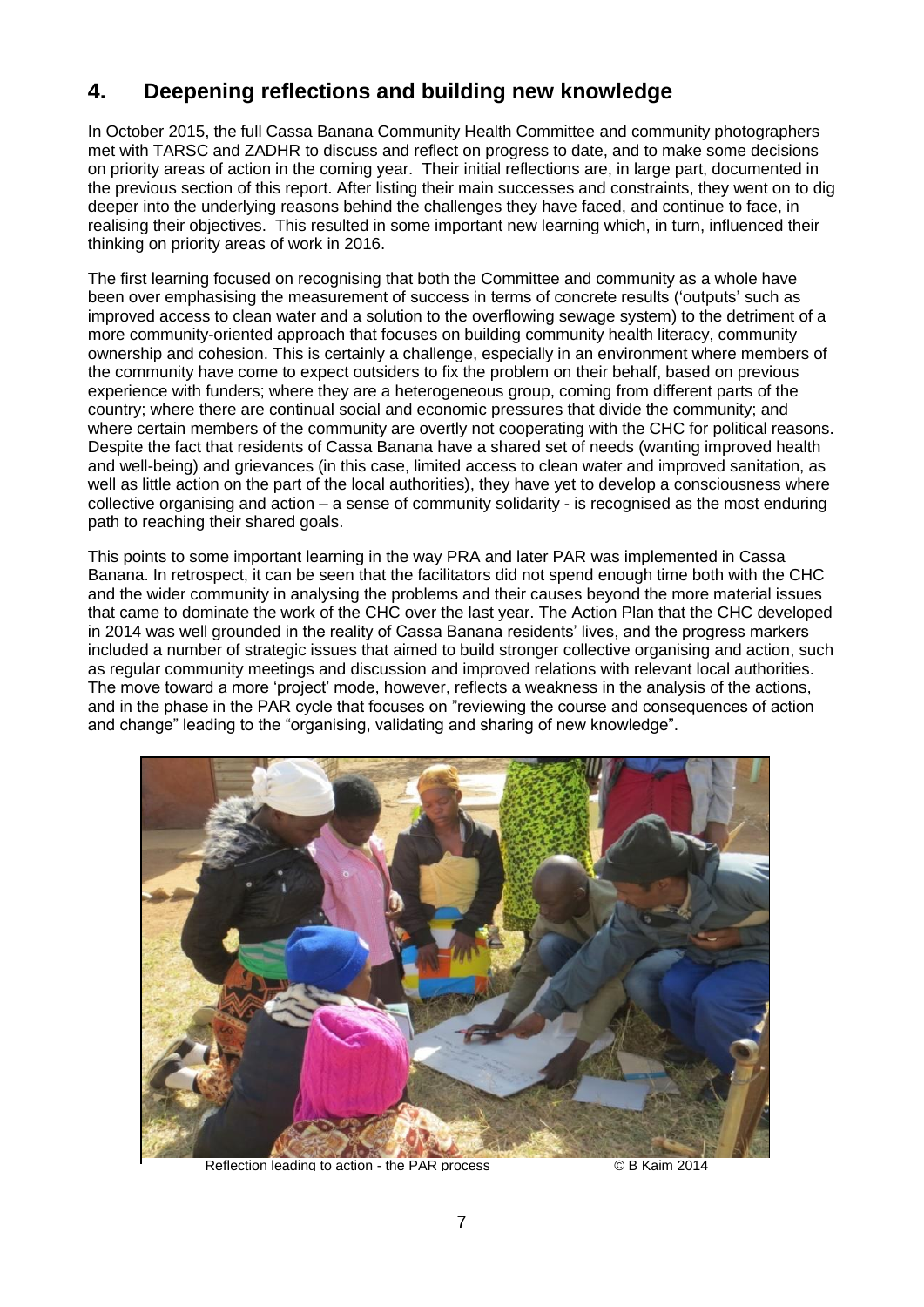The Photovoice component of the PAR work is an interesting example of how important it is to move from action back into deeper reflection and learning. Throughout the Photovoice process, photographers were reminded that it is not the photographs themselves that create the change, but how they are used as evidence for the change they want. Ultimately, the strength of the Photovoice approach lies in the social action plan in which it is embedded, in the degree of dialogue taking place between key players in relation to the messages conveyed through the visuals, and in the advocacy skills of those using the photographs.



Photographer in action ©Community photographer P.Wachipa 2015

This has only been partially realised. At the October 2015 final review meeting, the nine community photographers were unanimous in saying that this component of work was life changing in that it gave them a valuable skill and an alternative voice for describing community issues. There was also general agreement that the advocacy booklet, the main output of the Photovoice work to date, was an important document that represented community interests and concerns. It was especially important for CHC attempts to solicit funds for their project work and as an advocacy tool when engaging with Local Authorities. The component that is still missing is deeper discussions on the learning coming out of this work, asking questions such as: *has the process of taking and using the photos deepened understanding on underlying conditions related to the social determinants? has the process changed relations and/or levels of organising between community members (photographers and nonphotographers alike) and if so in what way? and what impact has use of the booklet had in facilitating changes in interactions with policy makers?*

Reflections on these issues will deepen our collective understanding of the potential of Photovoice as a tool for change. It may help to facilitate Cassa Banana residents into a new way of thinking about their next round of actions.

Intrinsic to the above discussion is the question of how the distribution of power between social groups and institutions either enable or constrain change. The October 2015 meeting explored this issue through discussion on the different forms of power, as being:

- *Power over* referring to the power of the strong over the weak, including the power to exclude others;
- *Power to* where individuals or groups of people exercise agency and begin to realise their rights and their capacity to act;
- *Power with* which is a more collective form of power through organisation, solidarity and joint action to counter injustices; and finally
- *Power within* where people have gained a sense of self*-*identity, confidence and awareness often linked to culture, religion or other aspects of identity and which influences their thoughts and actions. (Gaventa 2006; Kaim 2013).

Residents in Cassa Banana are only too aware that in many situations in their lives they are left feeling powerless. This takes a number of forms and at multiple levels – psychological, household, cultural, institutional, economic/access to resources, governance. The CHC felt keenly that when people are denied access to services like health care, or are told for the last 20 years that they would eventually be given land in a more developed area in Harare with no tangible outcome, then this is an abuse of institutional power. So it came as an important insight at this meeting to see that there were other forms of power that are more liberating. The last three definitions of power – 'power to, with or within' – are all forms of power that have the potential to resist the domination of 'power over'. Identifying these forms of power reinforced the notion that the CHC needs to further strengthen the collective process – to build greater understanding at community level of the social and institutional structures and processes that disempower and undermine health, and to find new strategies for overcoming these barriers.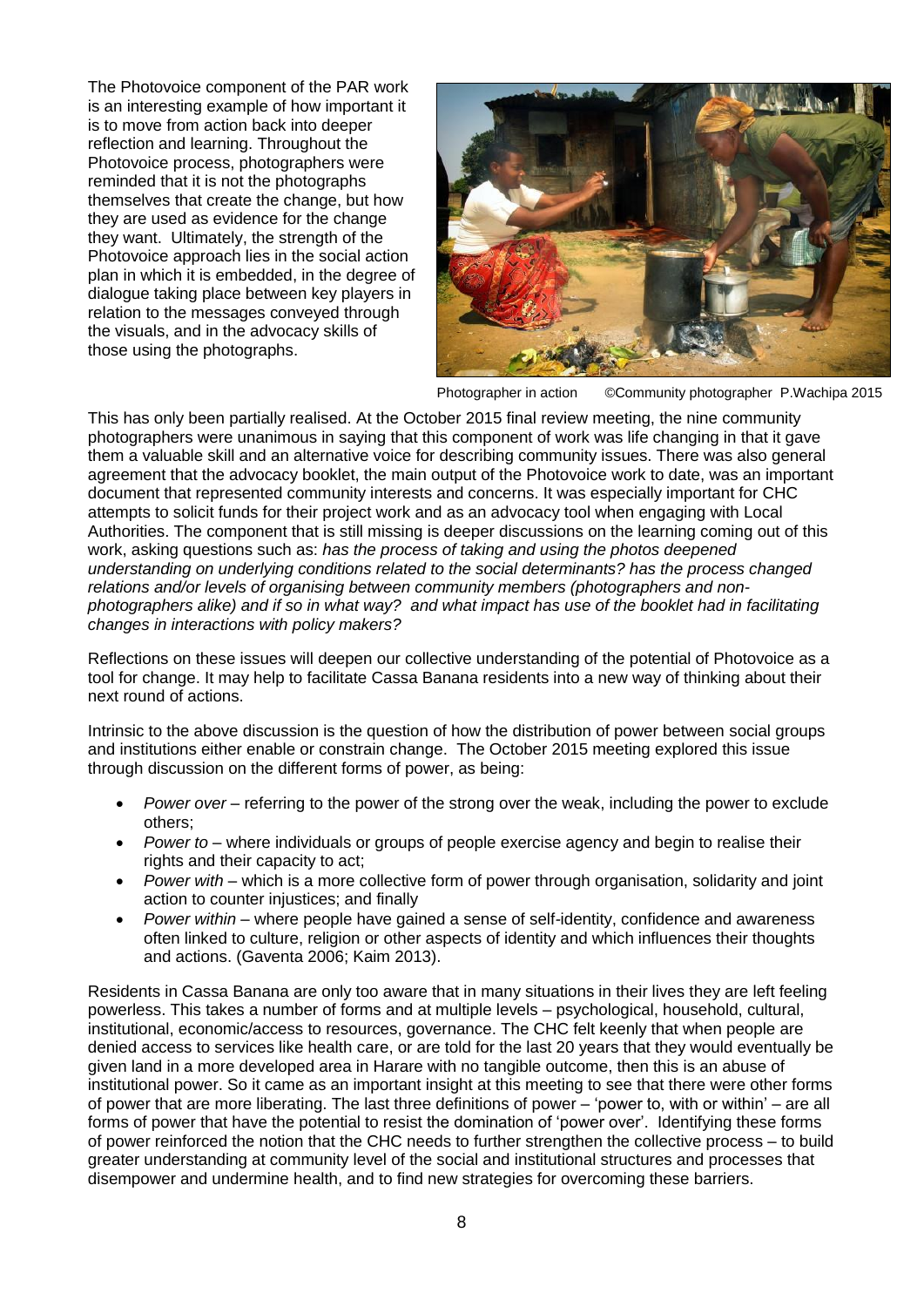In part, this also involves consciously linking up with other groups outside of Cassa Banana – community organisations, resident associations, rights groups, legal institutions – to overcome the sense of isolation the Cassa Banana leadership feel in their struggle to get their community's health and other rights met. The CHC recognises that it is important to continue trying to get the funds needed to repair the burst water pipes and to link the septic tanks to the main sewage system. They understand that this will probably have to be done through private donations. But, as shown in the section below, building collective power in Cassa Banana must also go hand in hand with building a stronger network of people and organisations that work with the Cassa Banana community in demanding services and greater accountability from the City Council.

### <span id="page-9-0"></span>**5. Looking ahead into 2016**

As a starting point, the CHC has defined a set of principles for how they want to work in the coming year. These are outlined in the box below.

**Cassa Banana CHC Basic Principles for Implementation of Activities – 2016** (developed both at the 2015 review meeting and in further discussions in early 2016)

- Try to improve community participation, ownership and collective learning. Explore ways of mobilising a larger number of residents to get involved in meeting our collective needs. We recognise that this is a long process which needs to be integrated into all activities, using PAR approaches.
- Don't wait for outsiders to come in to solve our problems for example, we can organise clean-up campaigns without outside support.
- At the same time, we need to continue engaging with the Harare City Council to demand they provide the services we expect as rate payers.
- Commit ourselves as leaders in the CHC to greater transparency in what we are doing, and what resources we have at hand; continue with our non-partisan approach to leading the community.
- Improve community involvement in decision-making.
- Develop our 'power with' and 'power within' in order to overcome the 'power over' us. We will explore ways of doing this effectively in our relationships at community level, and with existing and new partners.
- Continue to document with our cameras, in the stories we need to tell, with support from our partners.
- Develop new partnerships with institutions that are strategically placed to help us network with other communities and/or organisations in getting our health and other basic rights met; to share our experiences and learning with others, and to learn from them.

In terms of implementing these principles, there has already been some movement in the early months of 2016. Three developments stand out for the CHC:

- In mid-January there was a period of five days when municipal water ran dry in the community. Individual householders were going to a near-by well to collect water for their own household needs. In the first few days, only the CHC members took responsibility for cleaning the communal ablution blocks. After a couple of days, the CHC organised for every household to contribute one bucket of water per day for cleaning the toilets. Women collected the water and the men did the cleaning, thus involving the whole community in a shared action with collective benefit. Participation in clean-up campaigns are also on the increase probably because of a growing, but as yet unarticulated, understanding of the 'power with'.
- A female member of the CHC was selected to participate in a one month leadership immersion with other young women at Kufunda Village outside Harare. Kufunda Village is a learning centre that is exploring what it takes to build healthy, vibrant communities through working with the diversity and wealth of every person that makes up that community. The one month immersion programme aimed to create a safe space for participants to build personal and community leadership skills. The CHC endorsed the member's participation in this programme, seeing it as an important step toward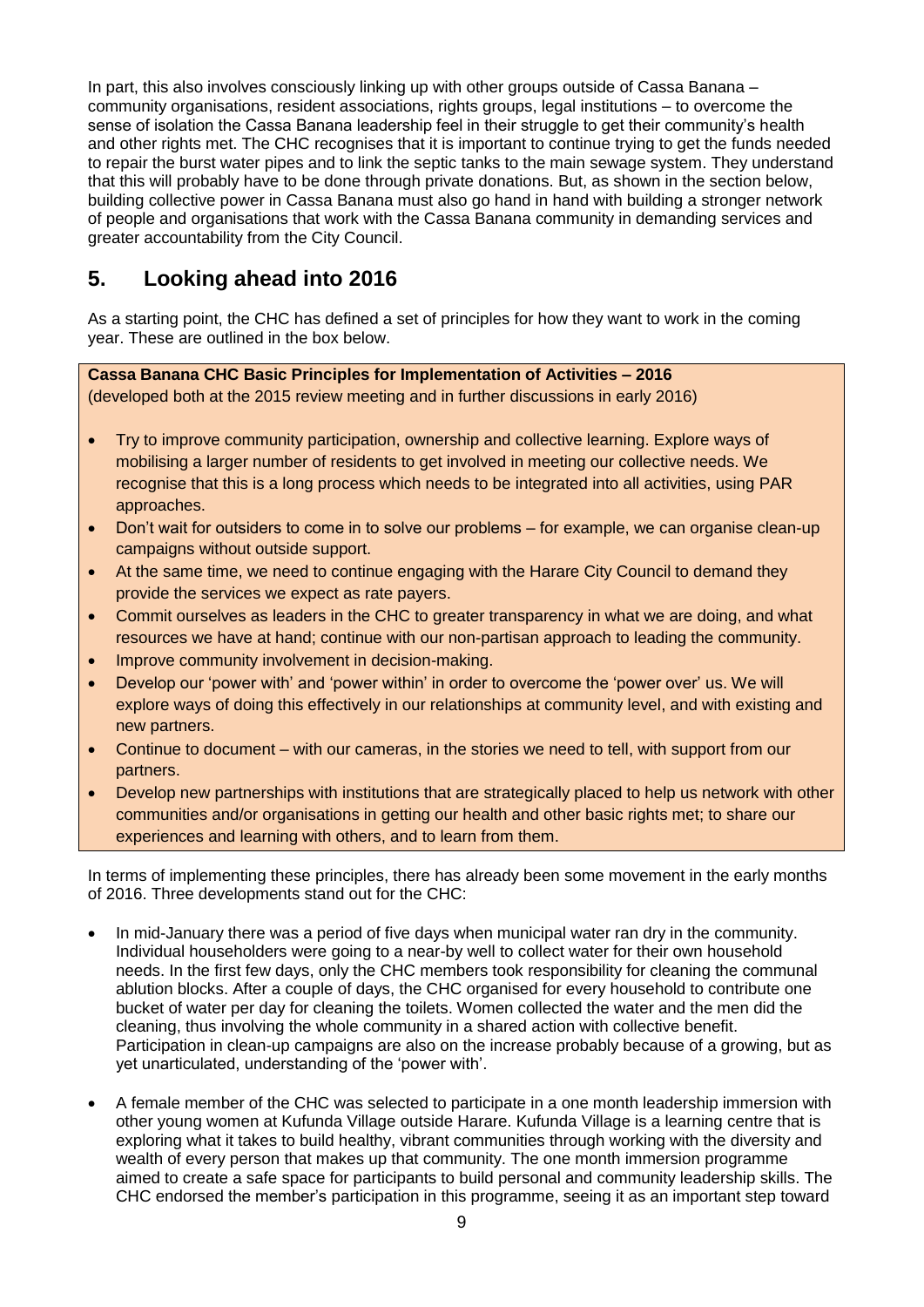building their collective skills, and in making links with others seeking answers to some of the questions they are asking.

 Members of the CHC have continued to meet with local authorities and possible external funders in trying to get resources to improve the water and sanitation situation at Cassa Banana. One external funder in particular has expressed an interest in supporting the community, still to be confirmed. The CHC wants to make sure that the support is in line with their action plans.

As we move into 2016, TARSC plans to continue working in Cassa Banana in supporting the community and the CHC leadership in building relationships and alliances with other organisations that can work with them to advance their right to health. We will especially focus on the use of PAR to further synthesize community level evidence on the implementation of public health rights and entitlements, and to enhance participatory community level actions on holding duty bearers accountable. Based on the learning to date from the use of PAR, we will strive to be more strategic in terms of what needs to be done to unblock the barriers to change in Cassa Banana - at community level. We will do this in terms of the processes we use, and how we move from taking action to reflecting on lessons learnt.

ZADHR will also continue to work with the Cassa Banana community in conducting various programmes aimed at improving access to HIV/AIDS information and services. Activities include CHC meetings, community dialogues/ speak out sessions on HIV and related health issues, Join in Circuits (JIC) runs, community meetings and refresher training with the CHC. Collectively, these activities aim to raise the health literacy of the community, to bridge the gap between the community, the health facility and other stakeholders (including councillors, village heads, religious leaders, youth and PLWHIV), and to progress the community action plan through the leadership of the CHC. The Join-In Circuit (originally developed by the German Federal Centre for Health Education) will focus on behaviour change communication to improve interpersonal communication on HIV and sexual and reproductive health.



Join-In Circuit community meeting ©Community Photographer P. Domingo

It is hoped that this next year will be a time of growth for the Cassa Banana CHC and the community as a whole, and that the actions they take will enable them to contest the institutional power imbalances that undermine their wellbeing. Considering the political and economic uncertainty in the country, it will not be an easy time. But this may bring opportunities for connecting with other communities also in need. The issues that the Cassa Banana community are exploring are not particular to them. This may thus be just the time, with the right partners, to find a path in which actions can make a difference and become potentially transformative.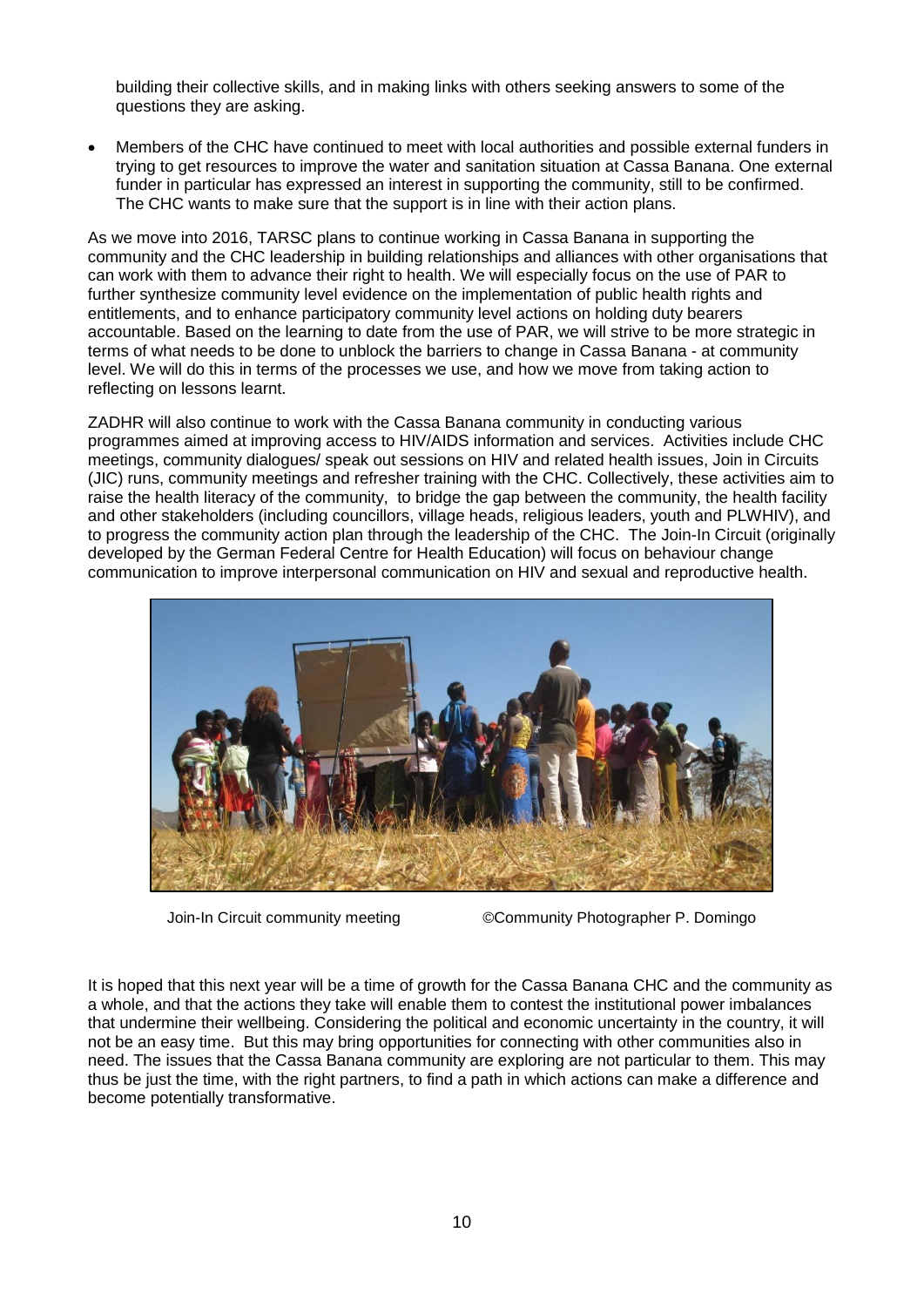## <span id="page-11-0"></span>**References**

- 1. Gaventa J (2006) 'Finding the spaces for change: A power analysis', IDS Bulletin 37(6) November.
- 2. Kaim B (2013). Who are we to care? Exploring the relationship between participation, knowledge and power in health systems. TARSC, Zimbabwe, and COPASAH http://www.tarsc.org/publications/documents/Issue%20paper%20participation%20Kaim%20Apr il2013.pdf
- 3. Loewenson, R, Laurell AC, Hogstedt C, D'Amruoso L, Shroff Z (2014). Participatory action research in health systems: a methods reader. TARSC, AHPSR, WHO, IDRC Canada, EQUINET, Harare.

http://www.equinetafrica.org/sites/default/files/uploads/documents/PAR%20Methods%20Reade r2014%20for%20web.pdf

- 4. Loewenson R, Kaim B, Chikomo F, Mbuyita F, Makemba A (2006) Organizing people's power for health: participatory methods for a people-centred health system, TARSC, Ifakara Health Development Centre, EQUINET, Harare available at [www.equinetafrica.org/sites/default/files/uploads/documents/EQUINET%20PRA%20toolkit%20](http://www.equinetafrica.org/sites/default/files/uploads/documents/EQUINET%20PRA%20toolkit%20for%20web.pdf) [for%20web.pdf](http://www.equinetafrica.org/sites/default/files/uploads/documents/EQUINET%20PRA%20toolkit%20for%20web.pdf)
- 5. Training and Research Support Centre (TARSC) (2013) Strengthening community focused, primary health care oriented approaches to social accountability and action. Report of the training workshop held October 7-10 2013, Chengeta, Zimbabwe, COPASAH, EQUINET, Harare http://www.copasah.net/training-workshopon-participatory-methods-for-a-peoplecentred-health-system-in-zimbabwe.html
- 6. Zimbabwe Association of Doctors for Human Rights (ZADHR), ZNNP+, TARSC (2014) Community Strengthening for a People-centred Primary Health Care System: The Case of Cassa Banana Community in Zimbabwe. PRA Report on Phase One February – July 2014. EQUINET, COPASAH, TARSC. Harare

http://www.equinetafrica.org/sites/default/files/uploads/documents/PRA%20Rep%20Cassa%20 Banana%20Feb%202015.pdf

- 7. ZADHR, ZNNP+, TARSC (2014) Community Strengthening for a People Centred Primary Health Care System: The Case of Cassa Banana Community in Zimbabwe. Action Planning Meeting Report. 10th – 11th July 2014. EQUINET, COPASAH, TARSC. Harare
- 8. ZADHR, TARSC (2014) Building Active Citizenship for Health and Wellbeing in Zimbabwe's Urban Communities: The Case of Cassa Banana. Progress Report, July – November 2014. TARSC, Harare

## <span id="page-11-1"></span>**Acronyms**

| <b>CHC</b><br><b>CWGH</b> | <b>Community Health Committee</b><br>Community Working Group on Health |
|---------------------------|------------------------------------------------------------------------|
| DO.                       | District Office/ District Officer                                      |
| <b>EQUINET</b>            | Regional Network for Equity in Health in East and Southern Africa      |
| HaCC                      | <b>Harare City Council</b>                                             |
| <b>PAR</b>                | Participatory Action Research                                          |
| <b>PLWHIV</b>             | People living with HIV and AIDS                                        |
| <b>PRA</b>                | Participatory Reflection and Action                                    |
| RC.                       | Residents' Committee                                                   |
| <b>TARSC</b>              | Training and Research Support Centre                                   |
| <b>ZADHR</b>              | Zimbabwe Association of Doctors for Human Rights                       |
| <b>ZESA</b>               | Zimbabwe Electricity Supply Authority                                  |
| ZNNP+                     | Zimbabwe National Network of People living with HIV and AIDS           |
| <b>ZRDC</b>               | Zvimba Rural District Council                                          |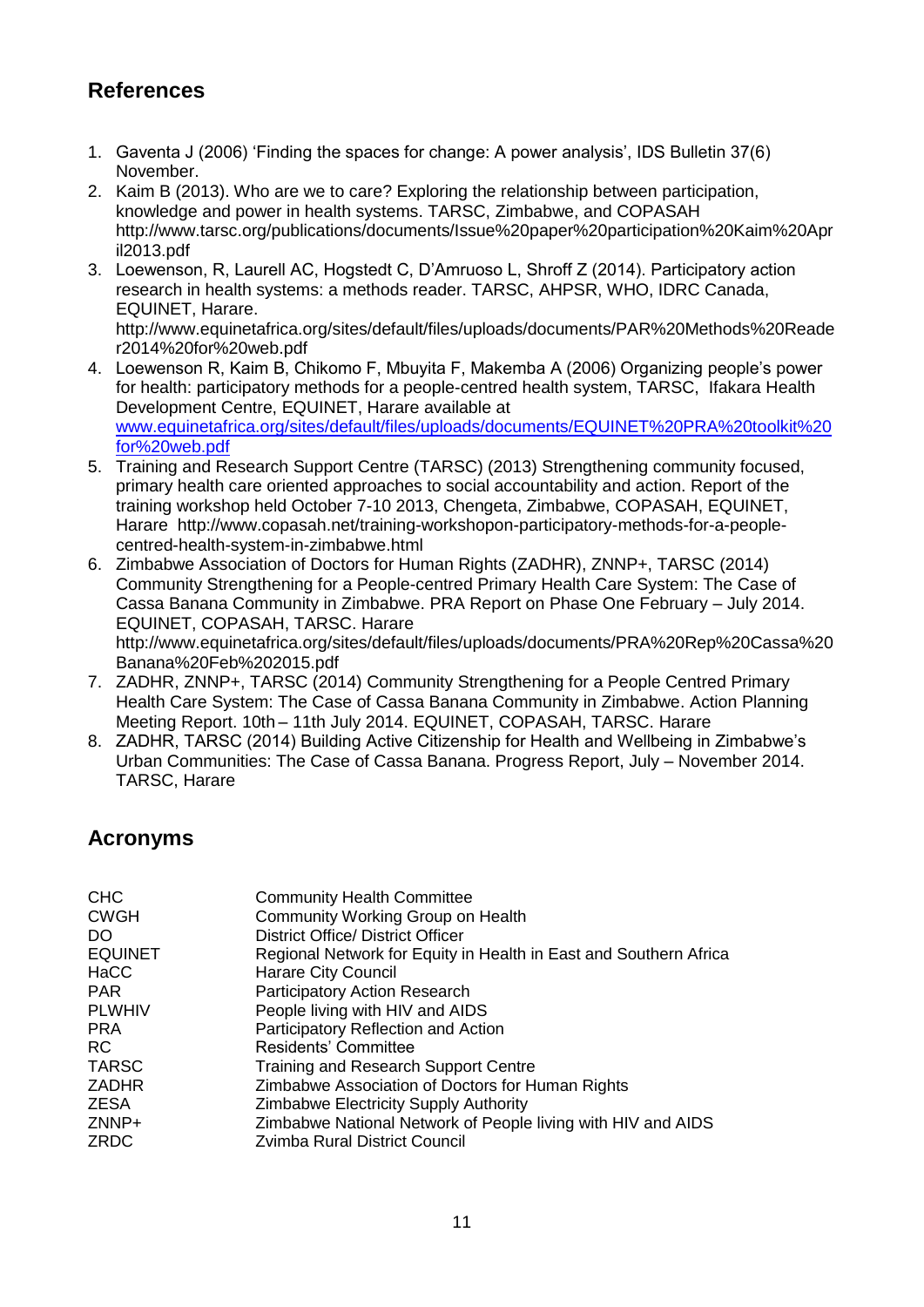## <span id="page-12-0"></span>**Appendix 1: List of CHC members and community photographers**

| <b>Name</b>           | <b>Position</b>                            |
|-----------------------|--------------------------------------------|
| Martin Musodza        | Chairperson CHC; community photographer    |
| Paradzai Dimingo      | Chairperson RC; community photographer     |
| Rumbisai Mbarire      | Vice Chair CHC                             |
| <b>Thomas Chivese</b> | <b>Secretary CHC</b>                       |
| Pamella Wachipa       | Vice Secretary CHC; community photographer |
| Talkmore Rwanyanya    | Treasurer CHC; community photographer      |
| Auxillia Muzondidya   | Member CHC                                 |
| Charles Msyosya       | Member CHC                                 |
| Dephine Hondongwa     | Community photographer                     |
| <b>Mitchel Ncube</b>  | Community photographer                     |
| <b>Ruth Waeni</b>     | Community photographer                     |
| Leeroy Dhumukwa       | Community photographer                     |
| Misheck Mharadze      | Community photographer                     |



Cassa Banana Community Photographers **Cassa Banana** Community Photographers **Cassa Community** Photographers